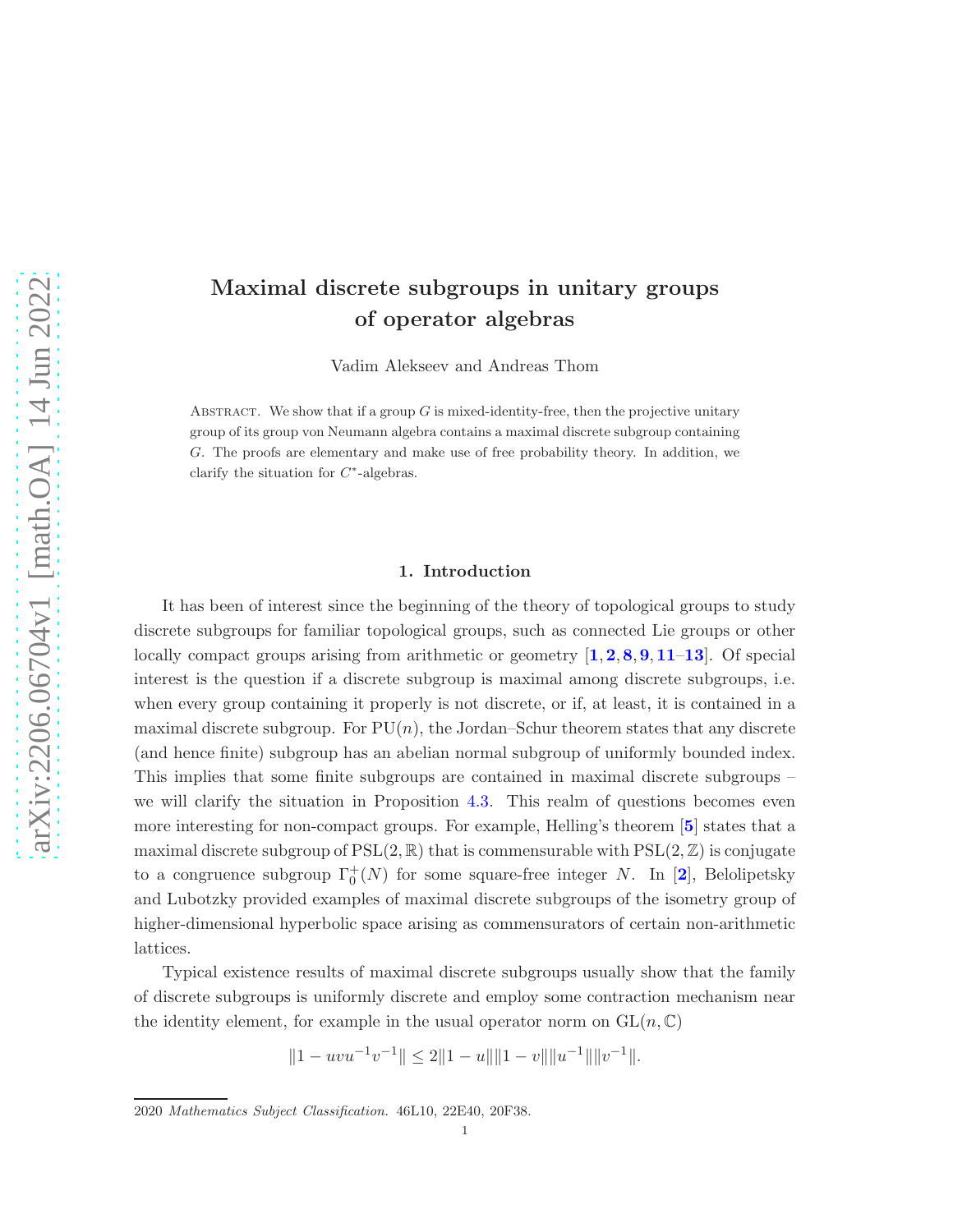<span id="page-1-0"></span>Any result like this provides a tool to construct smaller and smaller elements in a group once it gets close enough to the unit element. If the group is assumed to be discrete in addition one obtains nilpotency phenomena near the identity. More precisely, there is the following classical result of Zassenhaus  $[15]$  $[15]$  $[15]$  which says in modern form: If G is a semisimple Lie group there exists a neighbourhood  $\Omega$  of the identity in G and a constant  $C > 0$ , such that any discrete subgroup Γ which is generated by  $\Gamma \cap \Omega$  contains a nilpotent subgroup of index bounded by C. This has been generalized by Margulis to cover isometry groups of spaces of negative sectional curvature.

The situation is much different in the non-locally compact setting, but a similar reasoning works for example in the unitary group of say a  $C^*$ -algebra and hinges only on submultiplicativity of the norm which implies contractivity of the commutator map near the unit. Again, this implies by a Zassenhaus argument that any discrete subgroup  $\Gamma$ of the unitary group of a  $C^*$ -algebra A satisfies that the group generated by the set  ${g \in \Gamma \mid \|1 - g\| < 1/2}$  is abelian and normal, see Theorem [4.1.](#page-6-0) Nothing is known about the concrete examples of maximal discrete subgroups.

We aim to study this phenomenon in the context of finite von Neumann algebras, where the unitary group is metrized by the 2-norm and no contractivity of the commutator map is available in general. We will make use of free probability theory to overcome this problem in the situation of the group von Neumann algebra LG, and show in many cases that nevertheless the class of discrete subgroups of the projective unitary group  $PU(LG)$ containing  $G$  is uniformly discrete. As a consequence,  $G$  is contained in a maximal discrete subgroup. We do not know if or when  $G \subset \text{PU}(LG)$  is maximal discrete itself.

## 2. Preparations using free probability

Let  $(M, \tau)$  be a finite von Neumann algebra and we will typically assume that it is a II<sub>1</sub>-factor. The 2-norm on M is defined as  $||x||_2 = \tau (x^*x)^{1/2}$ . We denote its unitary group by  $U(M)$  and its projective unitary group by  $PU(M) := U(M)/S^1$ . Consider unitaries  $u, v \in U(M)$  which are freely independent, that is to say that they lie in freely independent subalgebras in the sense of Voiculescu [[14](#page-8-7)]. We set  $\alpha := \tau(u)$  and  $\beta := \tau(v)$ . Note that because of freeness we have

$$
0 = \tau((u - \alpha)(v - \beta)) = \tau(uv) - \beta\tau(u) - \alpha\tau(v) + \alpha\beta
$$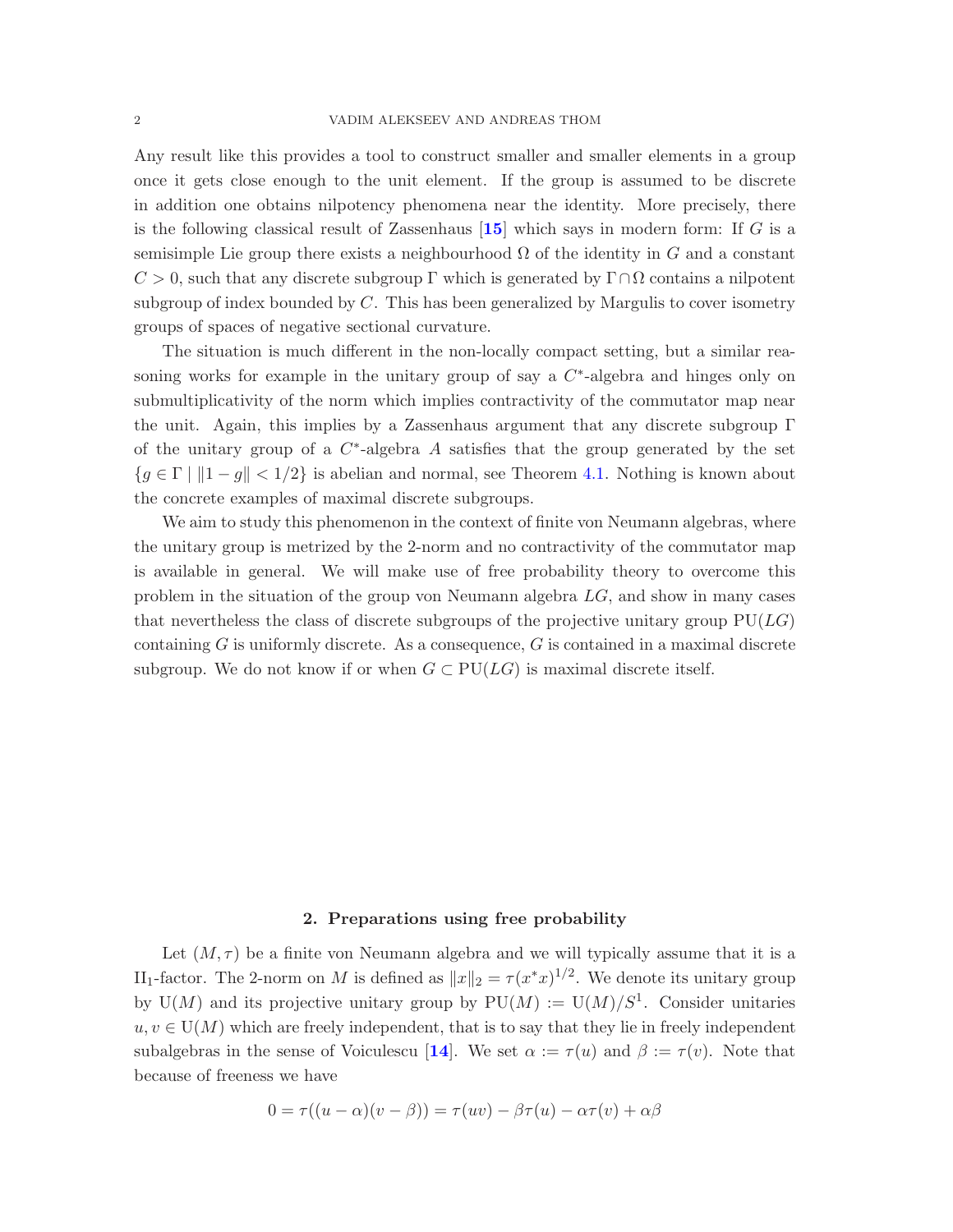and hence  $\tau(uv) = \tau(u)\tau(v)$  for any freely independent pair of unitaries  $u, v \in U(M)$ . We aim to compute the trace of  $uvw^*v^*$ . Again, by freeness, we obtain:

$$
0 = \tau((u - \alpha)(v - \beta)(u^* - \bar{\alpha})(v^* - \bar{\beta}))
$$
  
\n
$$
= \tau(uvu^*v^*) - \alpha\tau(vu^*v^*) - \beta\tau(uu^*v^*) - \bar{\alpha}\tau(uvv^*) - \bar{\beta}\tau(uvu^*)
$$
  
\n
$$
+ \alpha\beta\tau(u^*v^*) + |\alpha|^2\tau(vv^*) + \alpha\bar{\beta}\tau(vu^*) + \bar{\alpha}\beta\tau(uv^*) + |\beta|^2\tau(uu^*) + \bar{\alpha}\bar{\beta}\tau(uv)
$$
  
\n
$$
-|\alpha|^2\beta\tau(v^*) - \alpha|\beta|^2\tau(u^*) - |\alpha|^2\bar{\beta}\tau(v) - \bar{\alpha}|\beta|^2\tau(u) + |\alpha|^2|\beta|^2
$$
  
\n
$$
= \tau(uvu^*v^*) - 2|\alpha|^2 - 2|\beta|^2 + 4|\alpha|^2|\beta|^2 + |\alpha|^2 + |\beta|^2 - 4|\alpha|^2|\beta|^2 + |\alpha|^2|\beta|^2
$$
  
\n
$$
= \tau(uvu^*v^*) - |\alpha|^2 - |\beta|^2 + |\alpha|^2|\beta|^2.
$$

Hence, we conclude that

$$
\tau(uvu^*v^*) = |\alpha|^2 + |\beta|^2 - |\alpha|^2|\beta|^2 = 1 - (1 - |\tau(u)|^2)(1 - |\tau(v)|^2)
$$

for any freely independent pair of unitaries  $u, v \in U(M)$ . On  $U(M)$ , we consider the length function  $\ell(u) := \|1 - u\|_2 = \sqrt{2 - 2\Re(\tau(u))}$ . Since

$$
(1 - |\tau(u)|^2) = (1 + |\tau(u)|)(1 - |\tau(u)|) \le 2(1 - |\tau(u)|) \le 2 - 2\Re(\tau(u)) = \ell(u)^2,
$$

we obtain

$$
\ell([u, v]) = \sqrt{2 - 2\Re(\tau(uvu^*v^*))} \n= \sqrt{2(1 - |\tau(u)|^2)(1 - |\tau(v)|^2)} \n\leq \sqrt{2} \cdot \ell(u)\ell(v)
$$

for any freely independent pair of unitaries  $u, v \in U(M)$ . With only little more work, we also obtain a lower bound for  $\ell([u, v])$ . Indeed, define the projective length function

$$
\bar{\ell}(u) = \inf_{|\lambda|=1} \|\lambda - u\|_2 = \sqrt{2(1 - |\tau(u)|)},
$$

which metrizes PU(M) in a natural way. Note that  $\mu - \mu^2/4 \geq 1/2 \cdot \mu$  for  $\mu \in [0, 2]$ . If  $u, v$  are freely independent unitaries, we get:

$$
\ell([u, v])^2 = 2(1 - \Re \tau([u, v]))
$$
  
= 2(1 - |\tau(u)|^2)(1 - |\tau(v)|^2)  
= 2(1 - (1 - \bar{\ell}(u)^2/2)^2)(1 - (1 - \bar{\ell}(v)^2/2)^2)  
= 2(\bar{\ell}(u)^2 - \bar{\ell}(u)^4/4)(\bar{\ell}(v)^2 - \bar{\ell}(v)^4/4)  
\ge 2(1/2)^2 \cdot \ell(u)^2 \ell(v)^2

Hence, we conclude that

$$
\ell([u, v]) \ge 1/\sqrt{2} \cdot \bar{\ell}(u)\bar{\ell}(v)
$$

and we may summarize the computations as follows: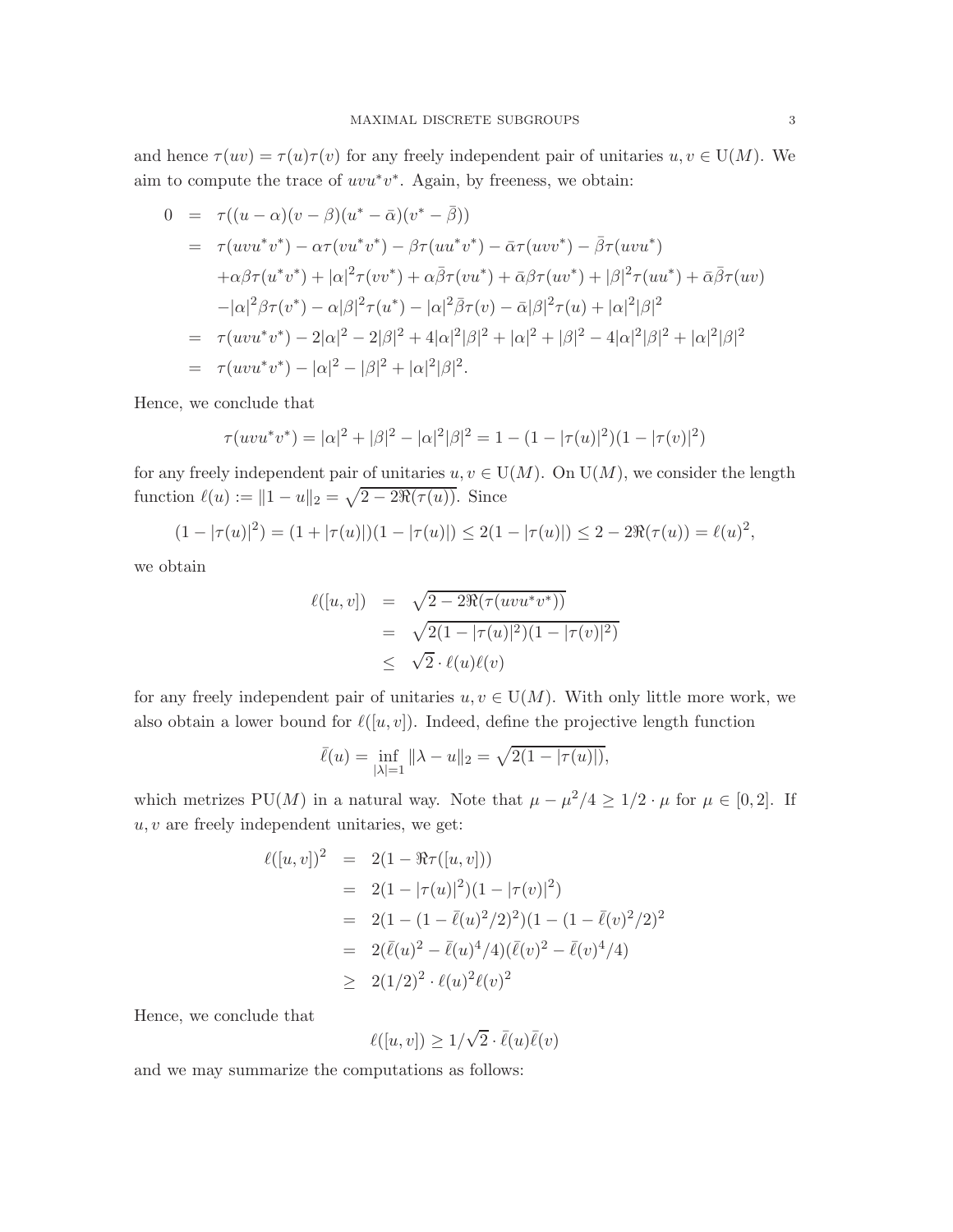<span id="page-3-0"></span>THEOREM 2.1. Let  $u, v \in U(M)$  be freely independent unitaries. Then, we have

$$
1/\sqrt{2} \cdot \overline{\ell}(u)\overline{\ell}(v) \le \overline{\ell}([u,v]) = \ell([u,v]) \le \sqrt{2} \cdot \overline{\ell}(u)\overline{\ell}(v) \le \sqrt{2} \cdot \ell(u)\ell(v).
$$

For the rest of the paper we fix a sequence of words  $(w_n)_n$  in  $F_2 = \langle x, y \rangle$  such that  $w_1 =$ x and inductively  $w_{n+1} = [w_n, y^n x y^{-n}],$  i.e.  $w_2 = [x, y x y^{-1}], w_3 = [[x, y x y^{-1}], y^2 x y^{-2}],$  and so on. If  $u, v$  are freely independent and v is a Haar unitary (i.e. a unitary with  $\tau(v^n) = 0$ for all  $n \in \mathbb{Z} \setminus \{0\}$ , it is easy to see that  $u, vuv^*, v^2u(v^*)^2, \ldots$ , are freely independent too. We consider the sequence  $(w_n(u, v))_n$ , for  $i \in \mathbb{N}$ , i.e.

$$
u_1 = u, u_2 = [u, vuv^*], u_3 = [[u, vuv^*], v^2u(v^*)^2], \dots
$$

Thus, we obtain from the previous theorem by induction

$$
(1/\sqrt{2})^{n-1} \cdot \overline{\ell}(u)^n \le \ell(w_n(u,v)) \le (\sqrt{2})^{n-1} \cdot \ell(u)^n.
$$

The upper bound was rather surprising for us at first, since  $\ell(u) < 1/\sqrt{2}$  does not seem to be a severe assumption and we may assume in addition that the subgroup generated by u in PU(M) is discrete, we may even assume that u' is a Haar unitary in a corner  $pMp$ and  $u = u' + p^{\perp}$  for a projection p with  $\tau(p) < 1/4$ .

COROLLARY 2.2. Let M be a tracial von Neumann algebra. Let  $u, v \in U(M)$  be freely *independent unitaries with*  $\ell(u) < 1/\sqrt{2}$  *and v a Haar unitary. For every*  $\varepsilon > 0$ *, there exists*  $w \in \mathbb{F}_2$ *, such that*  $\ell(w(u, v)) < \varepsilon$ *.* 

COROLLARY 2.3. Let M be a separable  $II_1$ -factor. There exists a hyperfinite  $II_1$ -factor  $R \subset M$  and Haar unitaries  $v_1, \ldots, v_n, \ldots$  in  $U(R)$  such that the following holds. For every  $u \in U(M)$  satisfying  $\ell(u) < 1/\sqrt{2}$  and for every  $\varepsilon > 0$ , there exists  $w \in F_2$  and  $n \in \mathbb{N}$ *such that*  $\ell(w(u, v_n)) < \varepsilon$ *.* 

PROOF. By work of Popa [[10](#page-8-8)], we may assume that  $R' \cap M = \mathbb{C}$  and that  $v = [(v_n)_n] \in$  $U(M^{\omega})$  is free from M inside  $M^{\omega}$ . Now apply the previous theorem and pass to some  $v_n$ along the ultralimit.  $\square$ 

REMARK 2.4. Sources of increasing sequences of discrete groups in  $PU(M)$  that become less and less discrete come from many sources. For example, it is easy to see that  $\mathbb{Z} \subset \text{PU}(L\mathbb{Z})$  is not maximal discrete, in fact  $\text{U}(L\mathbb{Z})$  does not admit a maximal discrete subgroup at all. Another example is  $\cup_n \text{Sym}(2^n) \subset U(\otimes_n M_2(\mathbb{C}))$ . More artificially, we may consider  $U(LF_2)$  and pick a partition of 1 into orthogonal projections  $(p_n)_n$  of trace  $2^{-n}$ . Then

$$
\prod_{n\geq 1} \mathrm{U}((LF_2)_{2^{-n}}) \subset \mathrm{U}(LF_2)
$$

and  $(LF_2)_{2^{-n}} = LF_{1+2^{2n}}$  by results of Voiculescu [[14](#page-8-7)], so that  $\bigoplus_{n\geq 1} F_{1+2^{2n}}$  is a subgroup of  $U(LF_2)$ . This last example also shows clearly, that there is no reason to expect any form of commutator contractivity near the identity in general.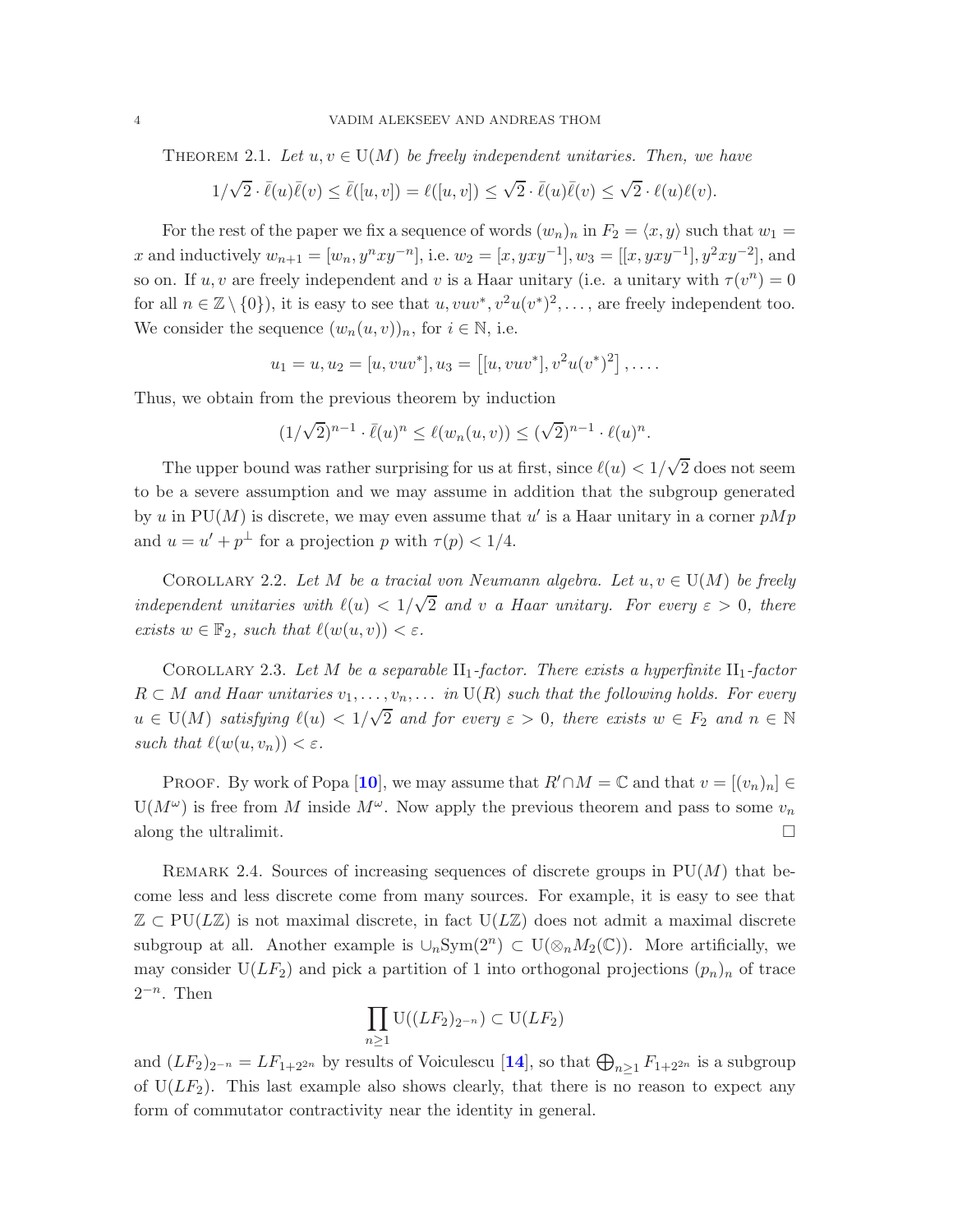#### 3. Applications to group von Neumann algebras

<span id="page-4-0"></span>We will now turn our attention to group von Neumann algebras. Let G be a group. A sequence  $(g_n)_n$  of elements in G is called asymptotically free if  $(g_n)_n$  is free from the diagonal copy of G in  $\prod_n G$ . Equivalently, for every  $k \in \mathbb{N}$ ,  $s_1, \ldots, s_k \in G \setminus \{1\}$  and every  $\varepsilon_1, \ldots, \varepsilon_k \in \mathbb{Z} \setminus \{0\}$ , there exists  $n \in \mathbb{N}$ , such that

$$
s_1 g_n^{\varepsilon_1} s_2 g_n^{\varepsilon_2} s_3 \cdots g_n^{\varepsilon_k} \neq 1
$$

Groups admitting an asymptotically free sequence have been studied for a long time.

Recall that a mixed identity for G is a word  $w \in \mathbb{Z} * G = \langle G, t \rangle$  in one variable t with coefficients in  $G$  such that w evaluates to the identity if any element of  $G$  is substituted for t. A group is called mixed identity free (MIF) if it does not satisfy any non-trivial mixed identity. We refer the reader to  $\left[6\right]$  $\left[6\right]$  $\left[6\right]$  for further details around this notion, emphasizing the following statement.

Proposition 3.1 ([[6](#page-8-9), proof of Proposition 5.3 and Remark 5.1]). *Let* G *be a group. The following are equivalent:*

- (1) *The group* G *contains an asymptotically free sequence.*
- (2) *There is no mixed identity*  $w \in \mathbb{Z} * G$  *for*  $G$ *.*
- (3) G *is mixed identity free, i.e. there exists no mixed identity in*  $\mathbb{F}_{\infty} * G$ .

We denote the group von Neumann algebra of G with its natural trace by  $(LG, \tau)$ . It is well-known that any non-trivial conjugacy class in a MIF group is infinite. In particular, the group von Neumann algebra  $LG$  of a MIF group G is a  $II_1$ -factor. Note that the leftregular representation provides a natural inclusion  $G \subset \text{PU}(LG)$ . We will be interested in the existence if maximal discrete subgroups of  $PU(LG)$  containing G.

LEMMA 3.2. Let  $(g_n)_n$  be an asymptotically free sequence. There exists an ultrafilter  $\omega$ , such that  $[(g_n)_n] \in U((LG)^{\omega})$  is freely independent from the diagonal copy of LG in  $(LG)^{\omega}.$ 

This lemma is standard but not completely trivial, and we include the argument for the sake of completeness.

PROOF. Let  $(w_m)$  be an enumeration of all mixed identities, that is, elements in  $\mathbb{Z} * G$ . We denote by  $w(m_1, \ldots, m_\ell)$  the iterated commutator

$$
w(m_1, \ldots, m_\ell) = [w_{m_1}, [w_{m_2}, \ldots [w_{m_{\ell-1}}, w_{m_\ell}]]].
$$

Observe that if  $w(m_1, \ldots, m_\ell)(g) \neq 1$ , it guarantees that  $w_{m_i}(g) \neq 1$  for all  $i = 1, \ldots, \ell$ . Let  $v_{\ell} \coloneqq w(1, 2, \ldots, \ell)$ . Asymptotic freeness of  $(g_n)$  guarantees the existence of natural numbers  $n_{\ell}$  such that  $v_{\ell}(g_{n_{\ell}}) \neq 1$ . Taking an ultrafilter containing this sequence finishes the proof.  $\Box$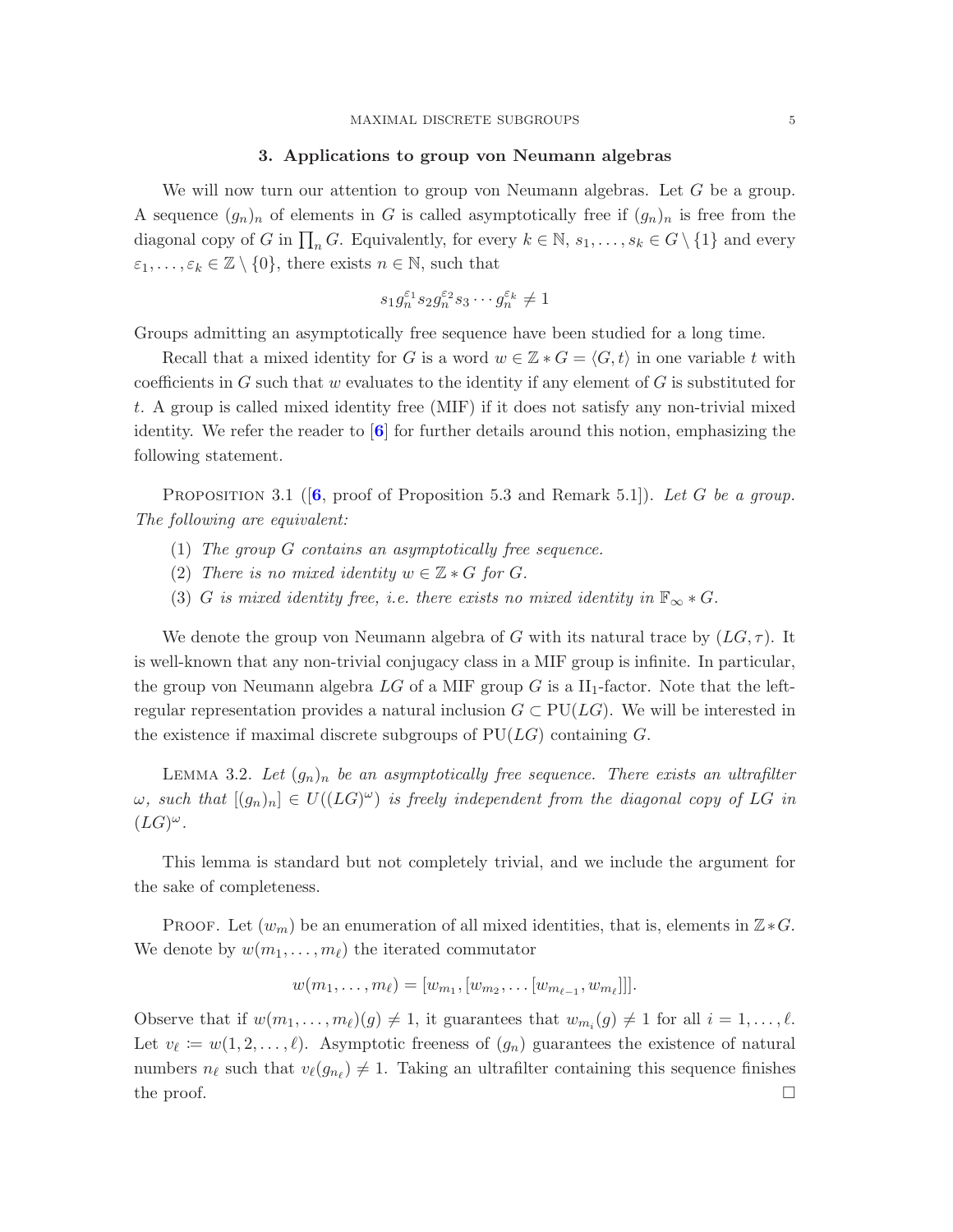<span id="page-5-0"></span>LEMMA 3.3. Let G be a MIF group and  $u \in U(LG)$  with  $u \notin S^1 \cdot 1$  and  $\Re(\tau(u)) > 3/4$ . *For any*  $\varepsilon > 0$  *there exists some*  $w \in \mathbb{F}_2$  *and*  $g \in G$  *such that*  $\ell(w(u, g)) < \varepsilon$ *. Moreover, the image of the map from*  $\mathbb{Z} * G$  *to* PU( $LG$ ) *that maps the generator*  $1 \in \mathbb{Z}$  *to u is not discrete.*

PROOF. Note that from the assumptions  $\bar{\ell}(u) \neq 0$  and  $\ell(u) < \sqrt{2}$ . Let  $(g_k)_k$  be an asymptotically free sequence and set  $v = [(g_k)_k] \in (LG)^\omega$ . By assumption  $\ell(u) \leq 1/\sqrt{2} - \delta$ for some  $\delta > 0$ . By the results from above, we get

$$
(1/\sqrt{2})^{n-1} \cdot \overline{\ell}(u)^n \le \ell(w_n(u,v)) \le (\sqrt{2})^{n-1} \cdot \ell(u)^n.
$$

Thus, for some  $k \in \mathbb{N}$ 

$$
(1/\sqrt{2})^n \cdot \overline{\ell}(u)^n \le \ell(w_n(u,g_k)) \le (\sqrt{2})^n \cdot \ell(u)^n
$$

and this finishes the proof.

The following consequence is immediate.

COROLLARY 3.4. Let G be a MIF group and let  $u \in \text{PU}(LG)$  with  $0 < \bar{\ell}(u) < 1/\sqrt{2}$ . *Then, the subgroup*  $\langle u, G \rangle \subset PU(LG)$  *is not discrete. In particular, the set of discrete subgroups of* PU(LG) *containing* G *is uniformly discrete.*

Proof. By the previous lemma, no such subgroup contains a non-trivial element with  $\bar{\ell}(u) < 1/\sqrt{2}$ . Indeed, we would apply the previous lemma to a suitable lift u' with  $\ell(u') < 1/\sqrt{2}$  $\overline{2}$ .

We are now able to state and prove our main result.

Theorem 3.5. *Let* G *be a* MIF *group. Then,* G *is contained in a maximal discrete subgroup in* PU(LG)*.*

PROOF. The discrete subgroups of  $PU(LG)$  containing G are ordered by inclusion. Now, the result follows by Zorn's lemma since unions over chains remain discrete.

COROLLARY 3.6. Let R be the hyperfinite  $II_1$ -factor. The group  $PU(R)$  contains a *maximal discrete subgroup.*

PROOF. It is known by results of Hull and Osin  $[6]$  $[6]$  $[6]$  that there are amenable MIF groups. Any MIF group is automatically an i.c.c. group (that is, it has only infinite non-trivial conjugacy classes). See also [[7](#page-8-10)] for an example of an elementary amenable group that is MIF. Since  $LG = R$  in the i.c.c. amenable case by Connes [[4](#page-8-11)], this finishes the proof.  $\square$ 

QUESTION 3.7. When is  $G \subset \text{PU}(LG)$  a maximal discrete subgroup?

Due to existence of central subgroups, the preceding question is only interesting for i.c.c. groups. However, we do not have a single i.c.c. group, where we could decide this question.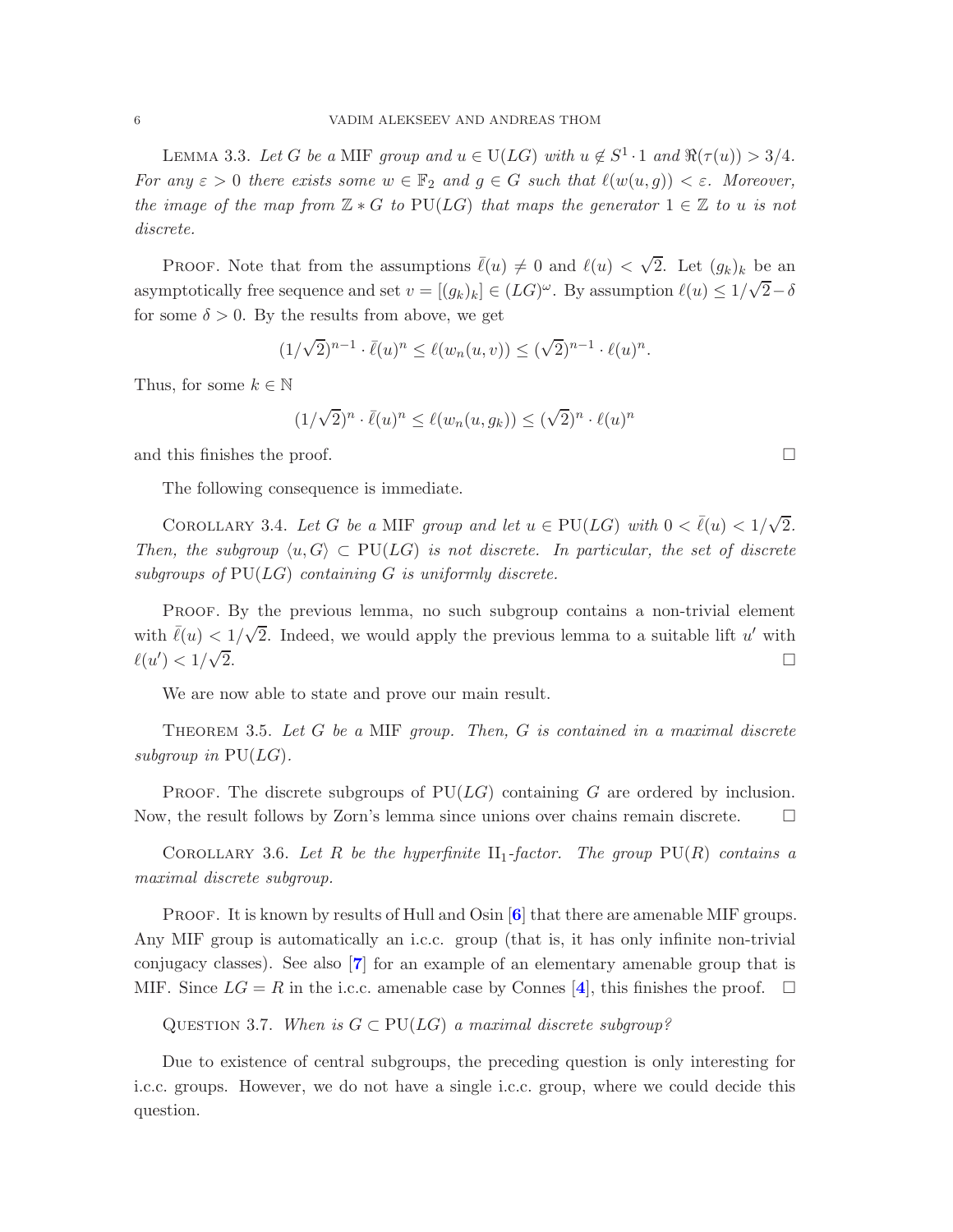## 4. Miscellaneous results

In this section, we start out by briefly discussing maximal discrete subgroups in unitary groups of  $C^*$ -algebras. The following result is in analogy to the Jordan-Schur theorem mentioned in the introduction.

<span id="page-6-0"></span>Theorem 4.1. *Let* A *be a unital* C ∗ *-algebra and* Γ *be a discrete subgroup of its unitary group* U(A)*. Then, the subgroup*

$$
\Gamma_{1/2} = \langle g \in \Gamma \mid ||1 - g|| < 1/2 \rangle
$$

*is abelian and normal in* Γ*.*

PROOF. We set  $\ell(g) = ||1 - g||$  and note that

$$
\ell([g,h]) = ||1 - ghg^*h^*|| = ||hg - gh||
$$
  
=  $||(1-h)(1-g) - (1-g)(1-h)|| \le 2||1-g|| ||1-h|| = 2\ell(g)\ell(h).$ 

We define  $\Gamma_t := \langle g \in \Gamma \mid \ell(g) < t \rangle$ . Fix  $\varepsilon > 0$  and set

 $\delta = \inf \{ \ell(g) \mid g \in \Gamma_{1/2-\varepsilon} \text{ is not central in } \Gamma_{1/2-\varepsilon} \}.$ 

Suppose that this infimum is positive and finite, i.e. that the set of non-central elements is bounded away from 1 and non-empty. If g is non-central in  $\Gamma_{1/2-\varepsilon}$ , then it cannot commute with the entire generating set of  $\Gamma_{1/2-\varepsilon}$ . Thus, we can consider  $g, h \in \Gamma_{1/2-\varepsilon}$ with  $\ell(g) < (1+2\varepsilon)\delta$ ,  $\ell(h) < 1/2 - \varepsilon$  and  $[g,h] \neq 1$ . We compute

$$
\ell([g,h]) \le 2(1+2\varepsilon)\delta(1/2-\varepsilon) < \delta
$$

and hence  $[g,h]$  is central in  $\Gamma_{1/2-\varepsilon}$ , in particular, it commutes with g and h. Thus, we obtain a unitary representation of the Heisenberg group

$$
H(\mathbb{Z}) = \langle x, y, z \mid [x, y] = z, [x, z] = [y, z] = 1 \rangle.
$$

But for any unitary representation of the Heisenberg group for which  $z$  acts non-trivially, both generators are far away from the identity. Indeed, irreducible unitary representations are parametrised by  $\theta \in S^1$  and either lead to the unique irreducible representation of the non-commutative torus  $A_{\theta}$  or they are finite-dimensional and completely understood. In any case, the generators satisfy  $||1 - g|| \geq \sqrt{3}$  and  $||1 - h|| \geq \sqrt{3}$  unless they commute. This implies that  $\Gamma_{1/2-\varepsilon}$  is abelian. Since  $\varepsilon > 0$  was arbitrary and

$$
\Gamma_{1/2} = \bigcup_{\varepsilon > 0} \Gamma_{1/2 - \varepsilon},
$$

this finishes the proof.  $\Box$ 

The following corollary is immediate.

COROLLARY 4.2. Let A be a unital  $C^*$ -algebra and  $\Gamma \subset U(A)$  be a discrete subgroup. *Then, at least one of two conditions are satisfied:*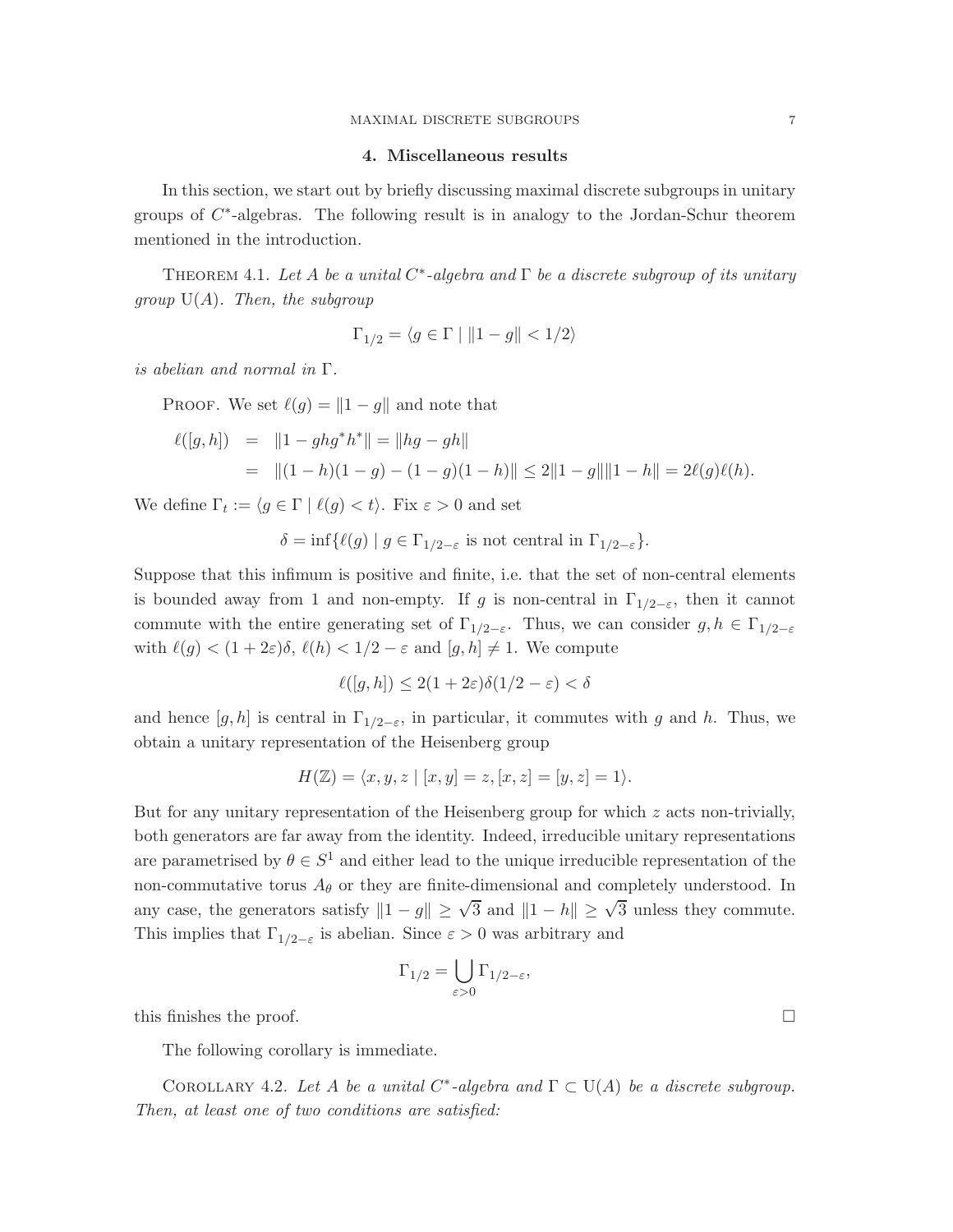- (1) *The set of discrete subgroups containing* Γ *is uniformly discrete. In particular, the group* Γ *is contained in a maximal discrete subgroup.*
- (2) *The group* Γ *normalizes a non-trivial abelian subalgebra of* A*, and there exists an ascending chain of subgroups of* U(A) *containing* Γ*, which is not uniformly discrete.*

It is natural to wonder about maximal finite subgroups of compact Lie groups, most notably of  $PU(n)$ . The following result is elementary and surely known to experts.

<span id="page-7-1"></span>PROPOSITION 4.3. Let G be a finite group. Let  $\pi: G \to \mathrm{SU}(n)$  be a non-trivial ir*reducible representation and let*  $\bar{\pi}$ :  $G \to \text{PU}(n)$  *be the corresponding projective representation. Assume that*  $\pi(G)$  *does not normalize a non-trivial torus in*  $SU(n)$ *, equivalently, every*  $\pi(G)$ -invariant abelian Lie subalgebra of  $\mathfrak{su}(n)$  is trivial. In particular, this holds *when* G *does not admit a non-trivial homomorphism to* Sym(n)*, or, more generally, when* π *is non-trivial and irreducible of least dimension.*

*Then, the set of discrete subgroups of*  $PU(n)$  *containing*  $\bar{\pi}(G)$  *is uniformly discrete. In particular,*  $\bar{\pi}(G)$  *is contained in a maximal discrete subgroup.* 

PROOF. Assume that there exists a sequence of finite subgroups  $H_0, H_1, H_2, \cdots$  containing  $\pi(G)$  which is getting less and less discrete in  $SU(n)$ . By the Jordan–Schur theorem we get a sequence of abelian normal subgroups  $A_i \subset H_i$  of uniformly bounded index. Consider an ultralimit A of the sequence  $(A_i)_i$  in the space of closed subgroups of  $SU(n)$  and let  $A_0$  be the connected component of the identity of A. Note that  $A_0$  is normalized by  $\pi(G)$ . In order to obtain a contradiction, we will show that  $A_0$  is trivial. We denote the Lie algebra of  $A_0$  by  $\mathfrak{a}$ , which is naturally acted upon by the group G. We conclude that  $\alpha$  is trivial and hence  $A_0$  is trivial. This finishes the proof.

For the proof of the addendum, note that  $\dim_{\mathbb{R}}(\mathfrak{a}) \leq n-1$ , so that if  $\pi$  was irreducible of least dimension, the action of  $\pi(G)$  on  $\mathfrak a$  must be trivial. Thus, if  $\mathfrak a$  is non-trivial, we obtain a non-scalar matrix commuting with  $\pi(G)$ , contrary to our assumption that  $\pi$  was irreducible.

Let us remark that by classification of finite subgroups of  $SO(3) \cong PU(2)$  the abelian rotation subgroup  $\mathbb{Z}/n$  is not contained in any maximal finite subgroup for  $n > 5$ : the only finite subgroups  $SO(3)$  which come in question are dihedral subgroups, and one can always embed a dihedral subgroup into a bigger dihedral subgroup.

### Acknowledgments

This research was supported by the ERC Consolidator Grant No. 681207.

#### References

<span id="page-7-0"></span>[[1](#page-0-0)] N.D. Allan, *Maximality of some arithmetic groups*, An. Acad. Brasil. Ci. **38** (1966), 223–227.  $\uparrow$ 1